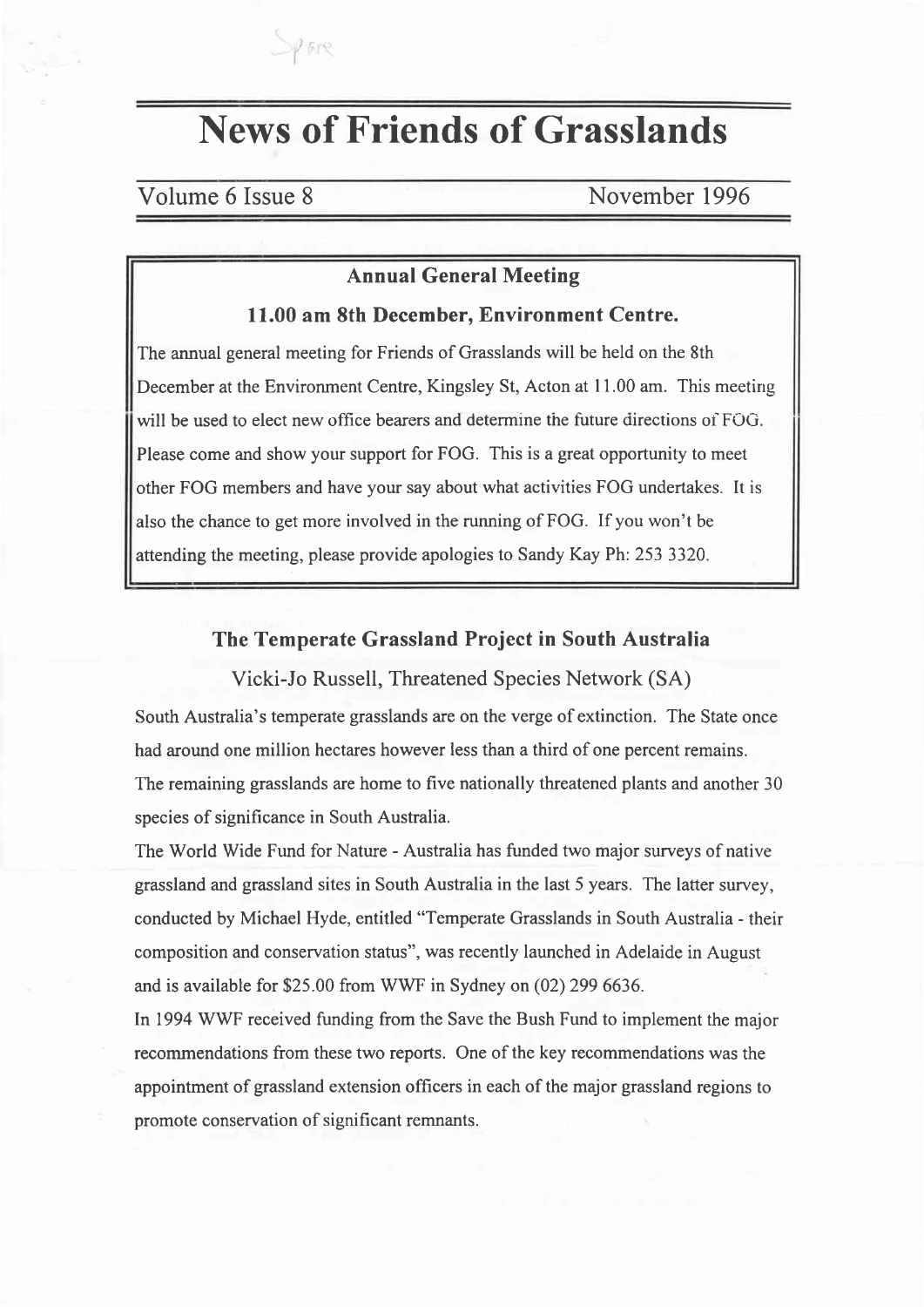News of Friends of Grasslands Page 2

Project Officers will be employed to discuss grassland conservation with a variety of landholders, including local councils and owners of private property. Information about native grasslands and their protection will be provided along with assistance with key activities such as planning and protective fencing.

Information packages will be produced in cooperation with other organisations such as the Australian Conservation Foundation and distributed to land owners, tertiary institutions and stakehoiders.

For further information contact Vicki-Jo Russell (08) 2235155.

### Eastern Gas Pipeline

An independent Commission of Inquiry/Panel has recommended conditional approval for the Eastern Gas Pipeline. As was reported in the Pipeline Report (lssue 8) the Commissioners stated they are ..."satisfied that there are no environmental, biophysica!, social or economic grounds which would preclude approval of the proposed EGP pipeline development". Other conclusions reached by the Commission include:

 $\blacklozenge$  The evidence does not indicate serious or irreversible environmental damage is likely to occur using the Nowra route.

 $\blacklozenge$  It is unlikely that there will be a loss of diversity or ecological integrity at State or Regional level and only minimal short term losses at the local level. Securance of objectives in this regard is assisted by conditions and management plans recommended by the commission/panel directed to:

-minimising vegetation and habitat clearance

-minimising potential impacts concerning habitat fragmentation, loss of wildlife corridors, wildlife barriers, edge effects, stream crossings, weeds, feral animals and soil erosion.

-pipeline route changes and/or construction methods to avoid environmental sensitive locations; and maximising use of easements, encouraging revegetation, protection of wildlife corridors, weed control and fauna protection.

Source: Pipeline Report Issue 8, October 1996.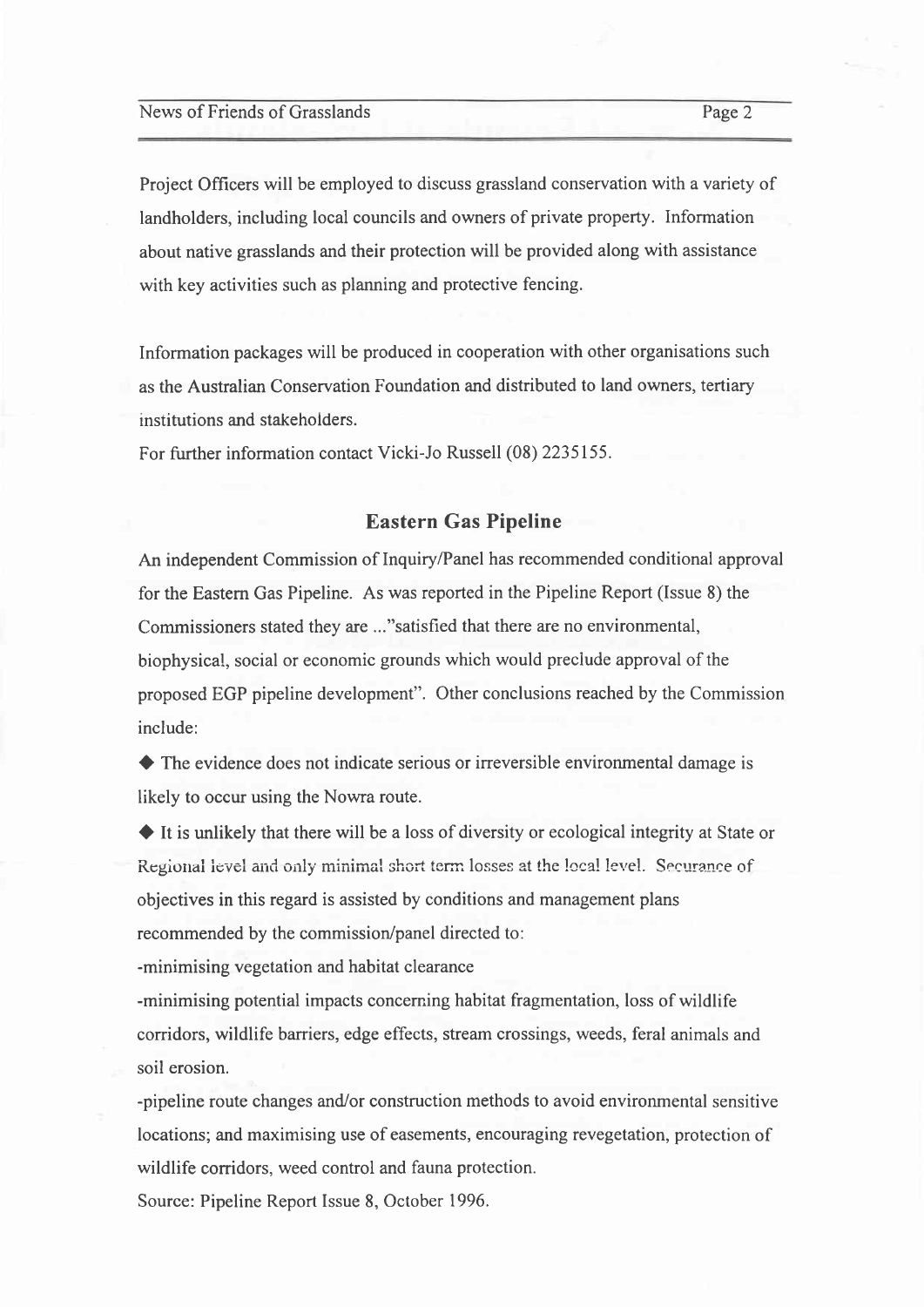# Living Grasslands of Canberra and the South-East region. Conference Program

#### Saturday 9th November

9.00 Professor Jamie Kirkpatrick - Grassland overview

9.30 John Benson - Conservation of native grasslands in New South Wales

10.00 Mike Snoad - Grassland restoration

10.30-11.15 - Morning Tea

I l.l5-l1.45 - Sandie Jones - Grassland Fauna

11.45-12.15 - Kim Pullen - Invertebrates in grasslands

12.15-1.30 - Lunch

1.30-2.00 Isobel Crawford - Identification

2.00-3.30 Bus trip to Barton Cathedral (Sarah Sharp, Isobel Crawford, Rainer

Rehwinkle, Colin Hocking). This will include identification in the field and

biodivcrsity assessment.

3.30 Afternoon tea at the Botanic Gardens

4.00 Seed Harvesting

Sunday 10th November

9.25 Opening and welcome to Day 2

9.30 Dr. Ian Garrard - Politics and Legislation

10.00 Clive Thomas - Community grasses project

10.30 Rainer Rehwinkle - Grazing and grasslands

I 1.00 Leon Horsnell - Bush regeneration

11.30-11.45 - Morning Tea

I1.45 Bus leaves for aftemoon field trip for picnic lunch to Gungahlin (Award winning reserve), Umbagong Park and Majura field firing range.

4.15 Afternoon tea at ANBG including farewell address from Edwina Barton (past FOG president)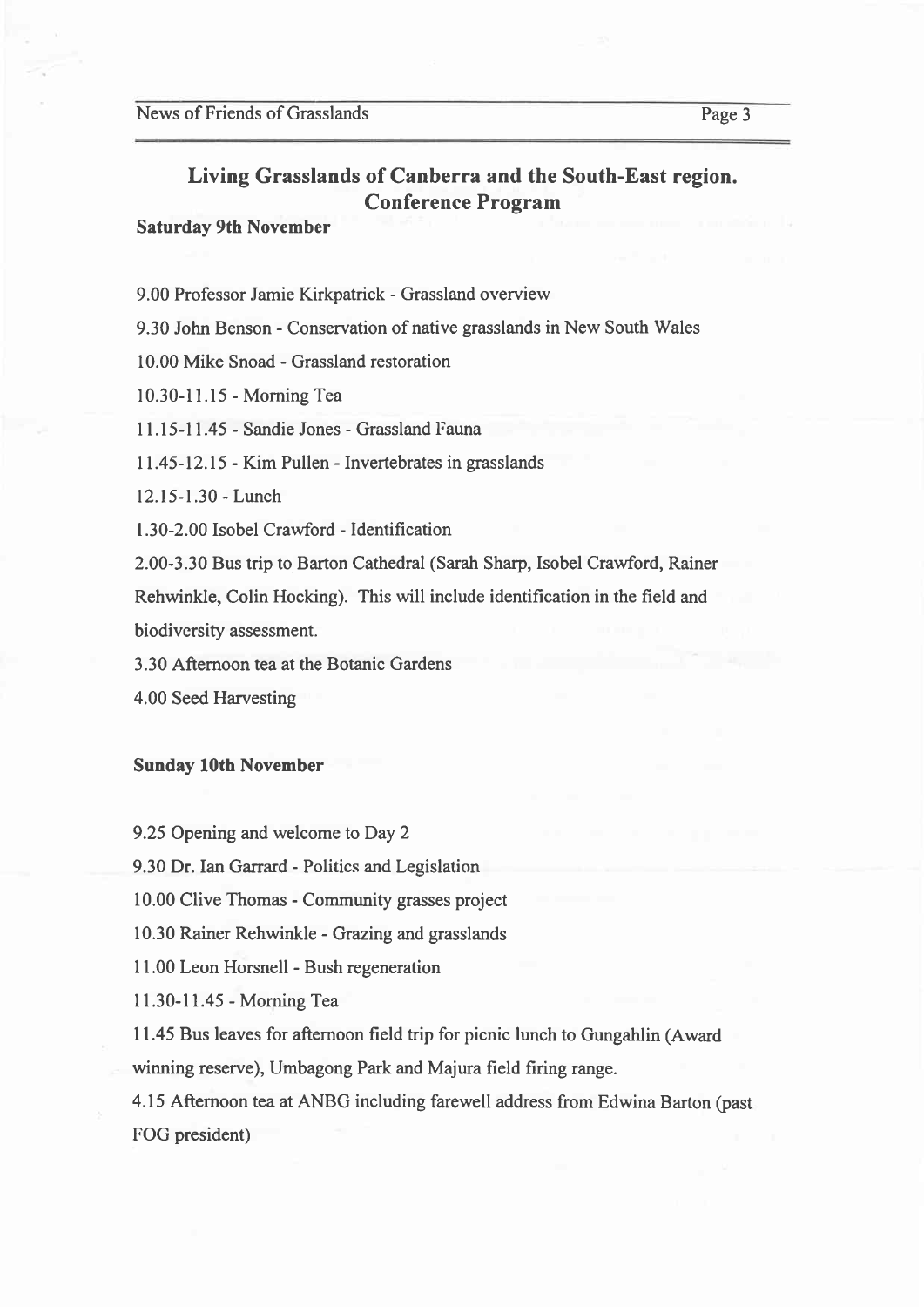#### Good News, Golden Sun Month

Friends of Grasslands prepared a submission for the New South Wales Scientific Committee regarding the nomination of the Golden Sun Moth (Synemon plana) as an endangered species on the Threatened Species Conservation Act. The nomination has been supported, and awaits further public comment before the species is listed in the Conservation Act. This is great news for the conservation of the Golden Sun Moth. Well done to Naarilla Hirsch for all the hard work in getting the submission prepared. A summary of the findings of the scientific committee are listed below. l. Synemon plana is found in naturally treeless grassland, and occasionally in secondary grassland, dominated by Danthonia carphoides. in the ACT and NSW and by other Danthonia spp. in Victoria.

2. Adult moths are active from about mid November to early January and only live a few days. Males fly rapidly in the heat of the day but females remain relatively immobile. They are unable to feed or drink and must mate and lay eggs rapidly. Eggs are laid between the tillers of Danthonia

(Wallaby Grass) or between tillers and soil. Larvae feed on underground parts of Danthonia. The length of the larval stage is unknown but the most likely estimate is about two years. The larvae remain underground and pupate underground after preparing tunnels to the surface, through which the pupae can escape. The pupal stage probably lasts for about 6 weeks.

3. Synemon plana is currently known from five sites in Victoria, seven small and one large site in the ACT and a single site in New South Wales.

4. Museum records show that the species was more common prior to 1950 and the original range may have been from near Bathurst, south to central Victoria and west to South Australia.

5. The number of authentic, location specific, records from NSW is very small.

6. There has been a severe decline in the area of the habitat occupied by Synemon plana. The habitat is threatened by agricultural practices, invasion by exotic weeds and from housing development.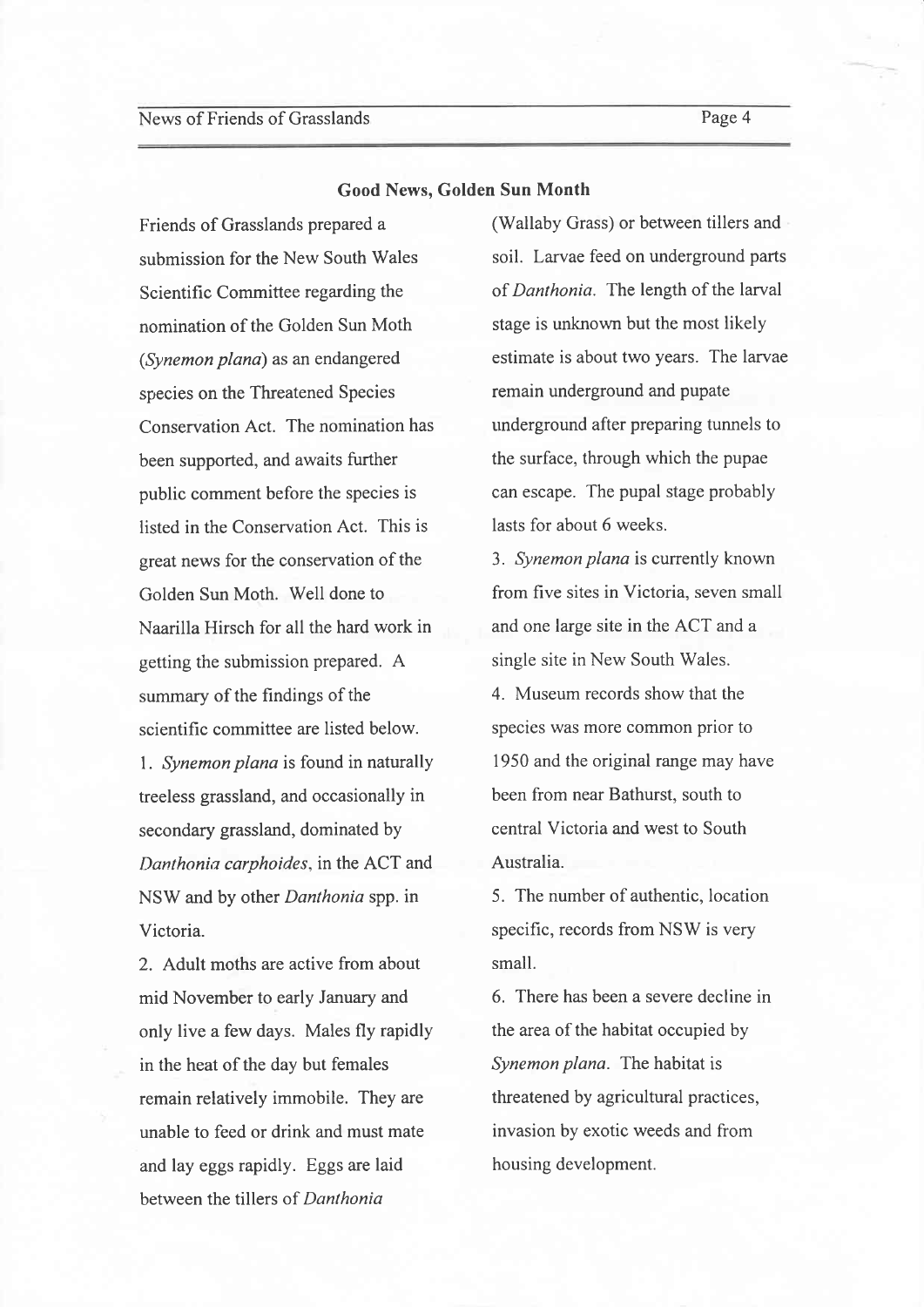#### American Grasslands, similar patterns to Australia

Grasslands represent the largest vegetation type in North America, covering about l5% of the land area. Prairies are the grasslands found in the central part of the North American continent. The word "prairie" is from the French word for a meadow grazed by cattle. It was applied by the early French explorers to the vast inland area of North America that is mostly devoid of trees and covered instead by with waving grasses and a wide variety of colourful flowers in various shades of yellow, pink, white and blue.

ln a similar situation to Australia, American grasslands have also undergone a severe decline. In about 50 years the extent of the prairie was reduced from 22 million acres to just over 2000 acres which remain today, less than one-hundredth of one percent.

In another similarity, prairie reserves tend to be mostly small, with less than 17% of reserves greater than l0 acres in area. Some of the best places to see original prairies are in former pioneer cemeteries that were created on the original prairie landscape.

Source: World wide web: http://www.prairienet.org/tallgrass/tgp-01.htm

FOG Membership now totals 80 financial members